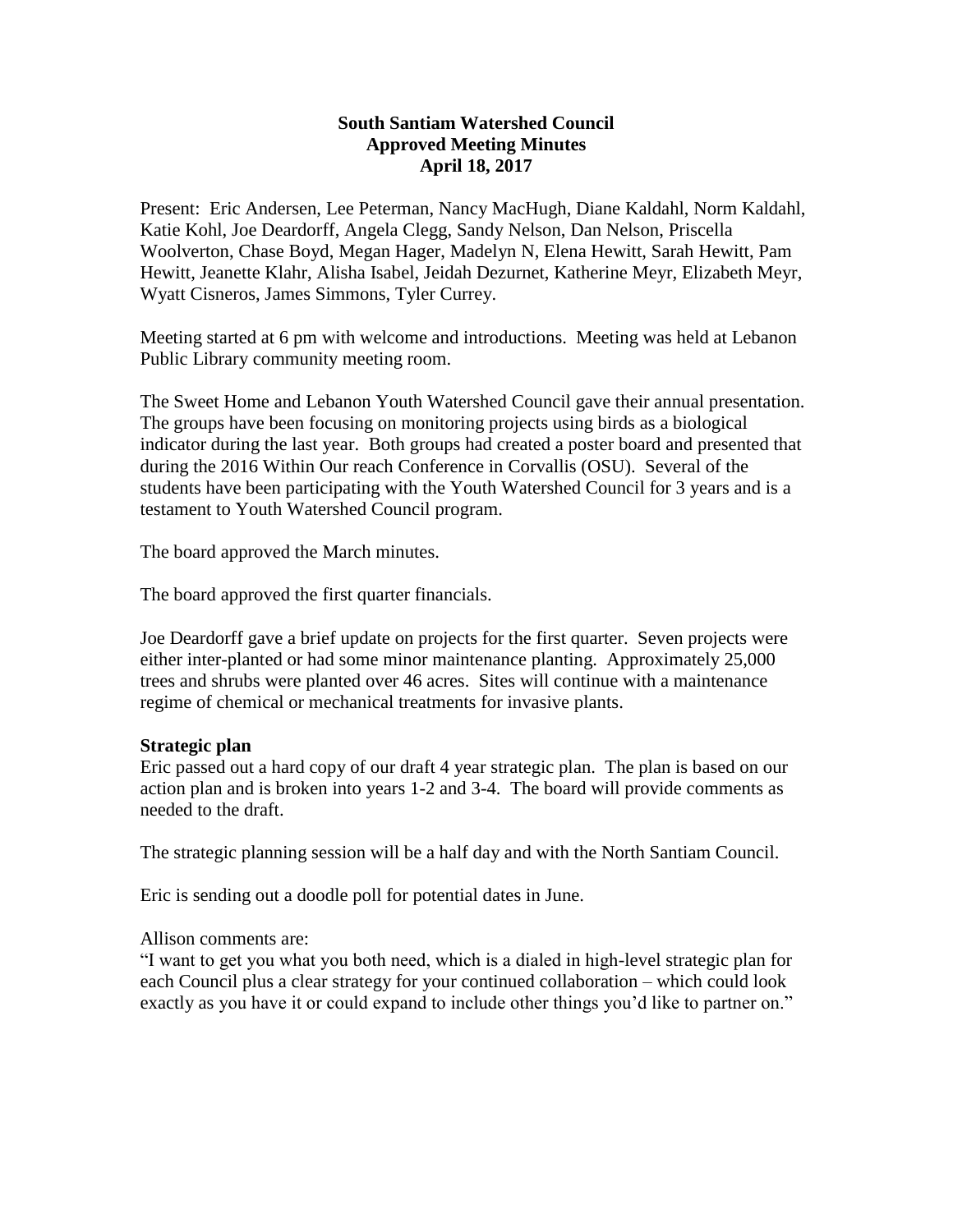### **SSWC board 2017 election results**

| <b>Name of candidate</b> | <b>Position</b>         |
|--------------------------|-------------------------|
| Norm Kaldahl             | Chair                   |
| Nancy Gilmore            | Treasurer               |
| <b>Rob Emmons</b>        | at large, non-officer 1 |
| Diane Kaldahl            | at large, non-officer 2 |
| Lee Peterman             | at large, non-officer 3 |
| Ken Crouse               | pro tem                 |

#### **Strategic plan**

Eric passed out a hard copy of our draft 4 year strategic plan. The plan is based on our action plan and is broken into years 1-2 and 3-4. The board will provide comments as needed to the draft.

The strategic planning session will be a half day and with the North Santiam Council. Eric is sending out a doodle poll for potential dates in June.

#### Allison comments are:

"I want to get you what you both need, which is a dialed in high-level strategic plan for each Council plus a clear strategy for your continued collaboration – which could look exactly as you have it or could expand to include other things you'd like to partner on."

#### **Sick leave policy**

Currently we have an unlimited amount of sick leave that can be accrued. Unfortunately, this is not practical for our organization and is a liability. Currently Eric has over 350 hours of sick leave. A challenge would occur if the Council must pay all the accrued sick leave. Another challenge is if an employee accrues sick leave under a grant, but doesn't use the sick leave until after the grant. There needs to be an account for each employee that can pay the sick leave when needed.

Eric has contacted 3 watershed councils to see how they approach this and will follow up with the board on recommendations. For example, is there a maximum amount during the year an employee can use? Do we have 80 hours or 120 hours of sick. Or do we have a Paid Time Off scenario.

#### **Outreach Events**

The Council in an effort to reach out to more people in the community will start some outreach events. Angie will be taking on the responsibilities for these

During the calendar year of 2017, our goal is to host:

• One science pub May/June in Lebanon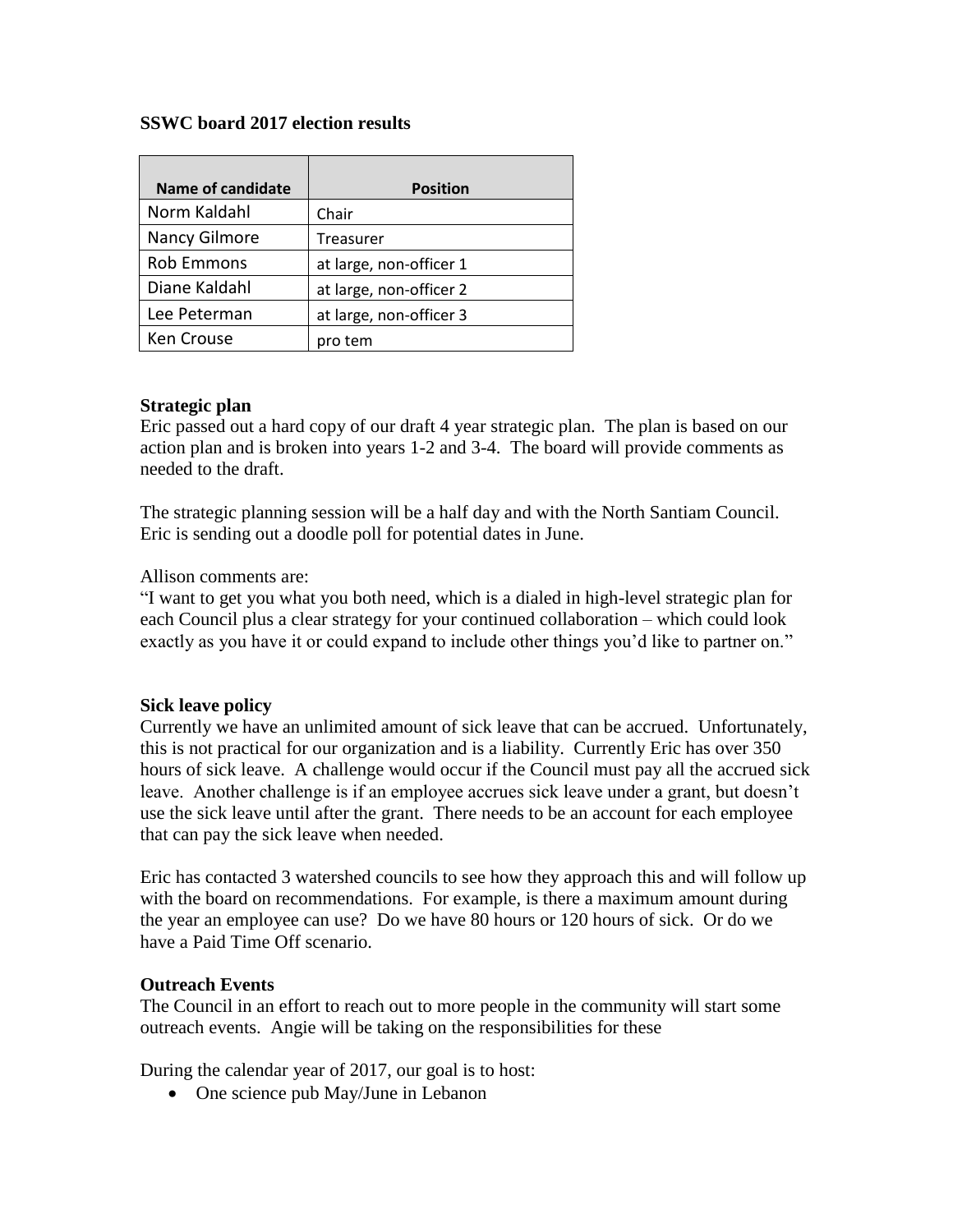- One projects tour July. Location to be determined
- One science pub Sept/Oct in Lebanon
- One holiday get together Nov/Dec (board voting, annual report, general holiday get together)

## **Santiam basin fund**

In order to diversify our funding stream, the SSWC and NSWC are exploring a Santiam Basin Fund. Currently our funding is mostly OWEB for projects and MMT for capacity. A Santiam Basin fund would allow local partners / investors put money into a fund that could be used towards a list of projects. A projects committee of local agency and partners would choose projects to receive funding. This would be similar to the Suislaw stewardship fund.

MMT is funding our initial feasibility study on this topic. We are in discussions with EWEB on an incentive program that can be used to fund restoration projects as well.

# **Source Water Drinking protection grants / LOI**

A letter of intent was recently submitted for a Source Water Drinking protection grant. Eric partnered with Lebanon on this. Project sites were located in lower Hamilton Creek. If selected, a more thorough grant will be submitted in May/June 2017.

# **Oregon Department of Agriculture (ODA)**

ODA is looking to do 15-20 years of monitoring to see if there is a temperature difference above and below CREP project sites, or clusters of project sites. They contacted SSWC about deploying some loggers (approximately 12) in the South Santiam because we have used CREP many times.

ODA would provide temp loggers and compensation for deploy, retrieve, QA/QC and simple data crunching. Perhaps 40 to 80 hours per year. Data is not for regulatory actions.

## **Education funds**

The CWC received a grant from TNC for education in Linn County in 2014. The grant has money set aside for education related activities in the South Santiam during years 2014-2024. Specifically: Salmonwatch, Outdoor School, Youth Watershed councils and community awareness.

The most recent budget was for 2015 and specifically includes: South Santiam watershed council (.75 fte) \$6500 Salmon watch program \$1000

The SSWC has received funds in fiscal year 2014-2015, but not in fiscal year 2015-2016 or 2016-2017. The SSWC board has requested Eric to contact Bessie Joyce at CWC to discuss the issue. The SSWC is expecting to receive funds as specifically out lined in the grant agreement.